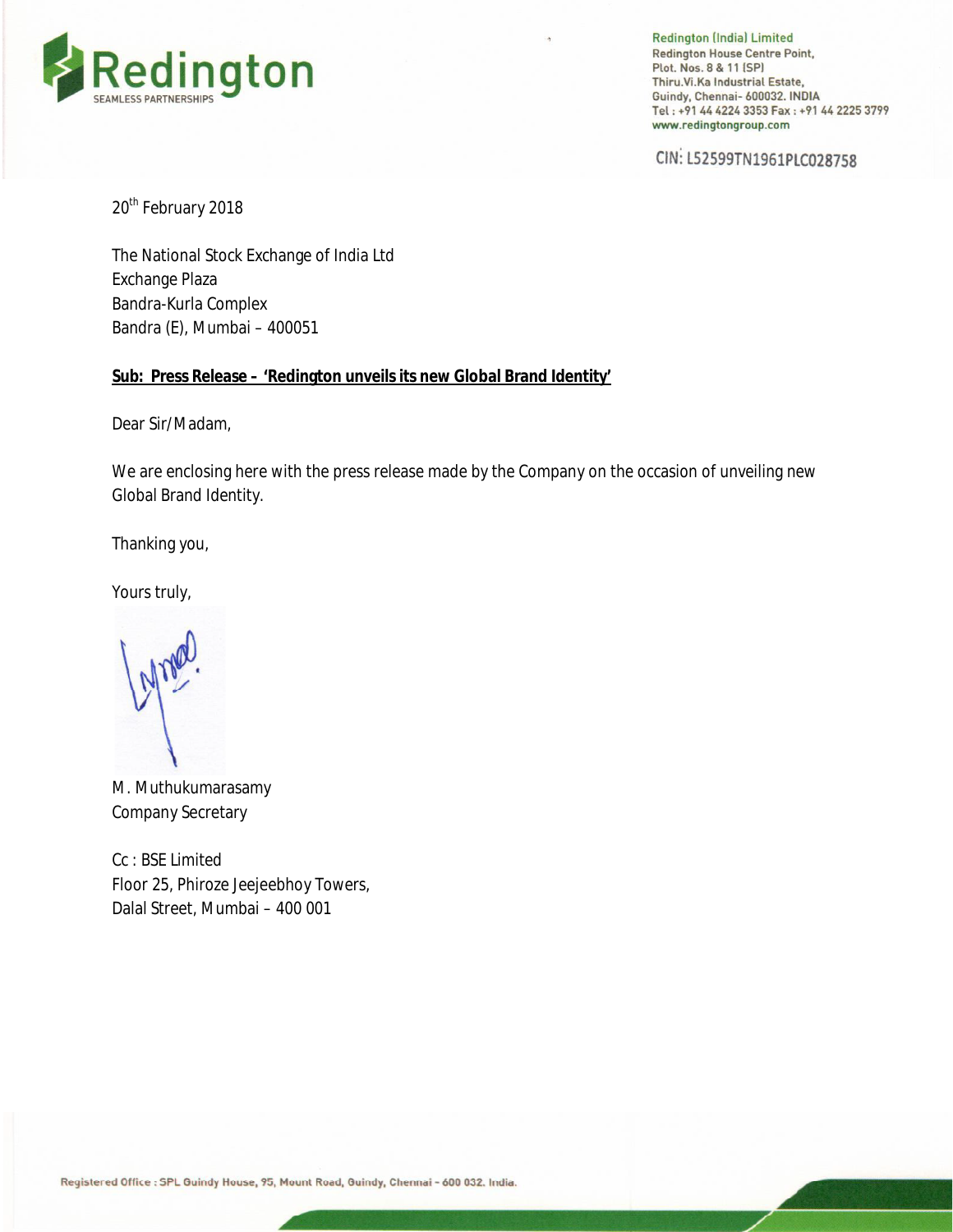# **Redington unveils its new Global Brand Identity**

**Chennai, 17th February, 2018:** Redington, the \$6 Billion distribution and supply chain giant for international brands in the IT and Mobility sectors, successfully unveiled its new global brand identity – a new logo and tagline – '**Seamless Partnerships**'. As a heritage brand, Redington is stepping into its 25<sup>th</sup> year from inception and the new branding builds on Redington's wellestablished reputation in the industry.

Established in Chennai in the year 1993, Redington is a well-known global brand having its operations across India, South Asia, Middle East, Turkey and Africa. With a strong network of 37,500 partners, Redington distributes more than 200 brands across 24 markets and has leadership position in most markets and brands.

The new brand identity reflects the core values of Redington as a contemporary and innovative company, which has developed its messaging strategy to reflect its evolution as a brand and its global role as one of the largest provider in the supply-chain solution industry. The new logo and tagline epitomizes the new direction that the company would like to take in the years to come.



Unveiling the impressive new logo and tagline, Redington's Managing Director, Mr. Raj Shankar, commented, "*I am proud to launch today our rejuvenated brand and visual identity that fully* reflects what we stand for as an organisation. This is not a mere change of brand identity but a *coming of age for Redington, a transformation that the company is engineering to take it to the next level. The new identity carries forward our core values on which our company is built – adaptability, collaboration, know-how, objectivity, simplicity, transparency and trust. We look to expand our horizons from being a 'Brand behind brands' to a platform that enables 'Seamless partnerships'. Redington is committed to do everything to achieve its ultimate goal of being the preferred company for connecting buyers and sellers. Re-emphasizing the word 'Preferred' as in a competitive world, Redington wants to build and grow lasting partnerships."*

The new logo of Redington symbolizes synergy – while the existing colour green has been retained, different shades have been introduced as well, keeping in mind the ever-expanding portfolio and services of the company. It represents the synergy and oneness that Redington possesses as an organization - be it with vendors, customers, team, the environment, technology and the ecosystem within its circle of influence. The latticed geometric design depicts technological innovation as well as simplicity in complexity. The symmetrical form shows harmony between Redington and the other organizations that it collaborates. The energy is depicted in the reverse white lines, also representing the common thread of Redington's philosophy and spirit running through the organization towards a common good.

The new tagline – 'Seamless Partnerships' – illustrates the way Redington does business and where the brand wants all its energies to be aligned upon. Creating enormous value to the brands